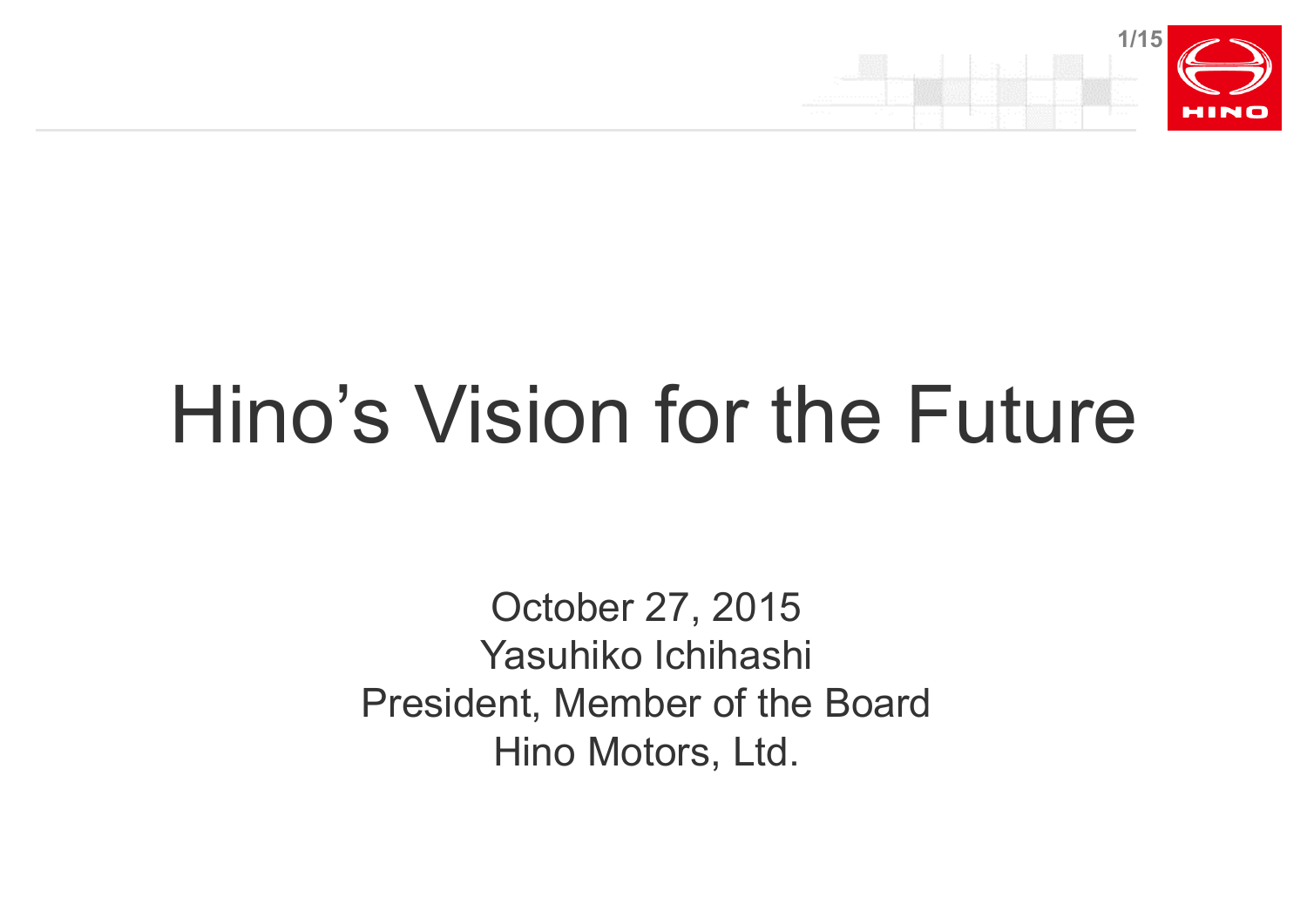

# **Contents**

- 1. Recent History
- 2. Hino's Vision for the Future
- 3. Summary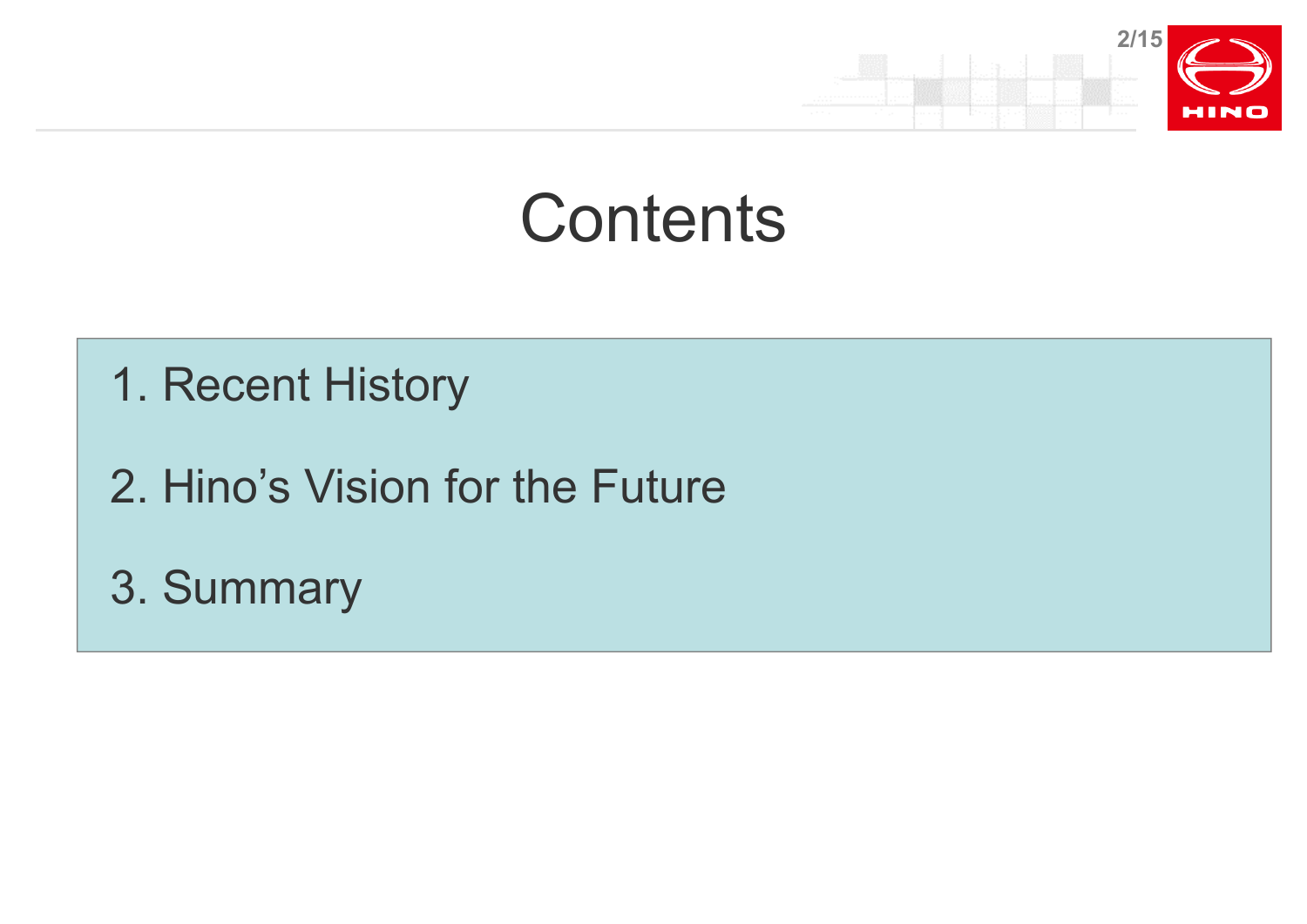

Hino has worked with customers to overcome a broad range of challenges in a turbulent business environment.



Overseas sales takes over domestic sales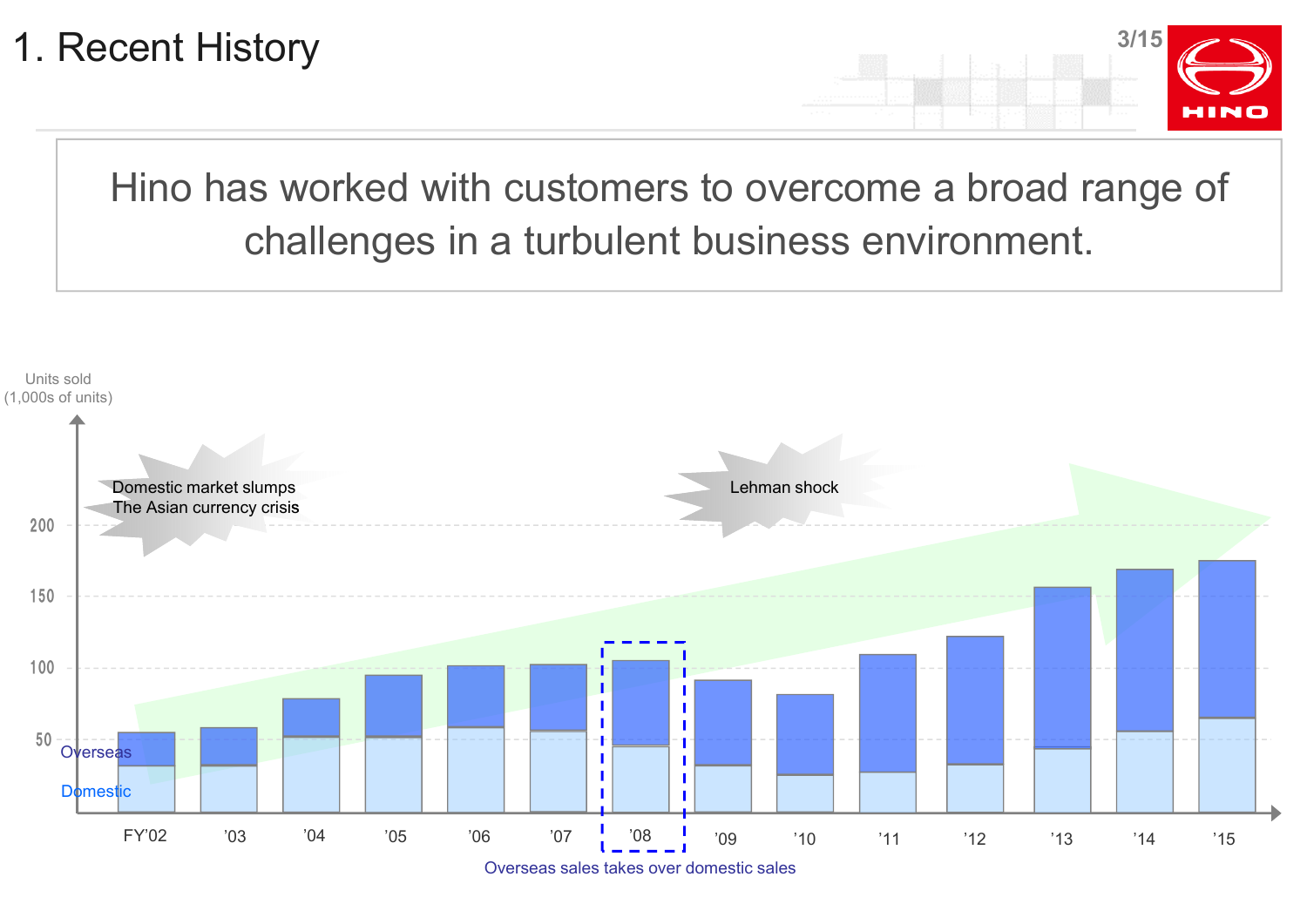1. Recent History 1) Introduction of market best-fit vehicles



To accommodate the diverse needs of global customers ― Developing market best-fit vehicles based on modular designs ―

### Launched first modularized product



Indonesia (Launched Jan. '15)



Thailand (Launched Sept. '15)

# To be launched in different markets moving forward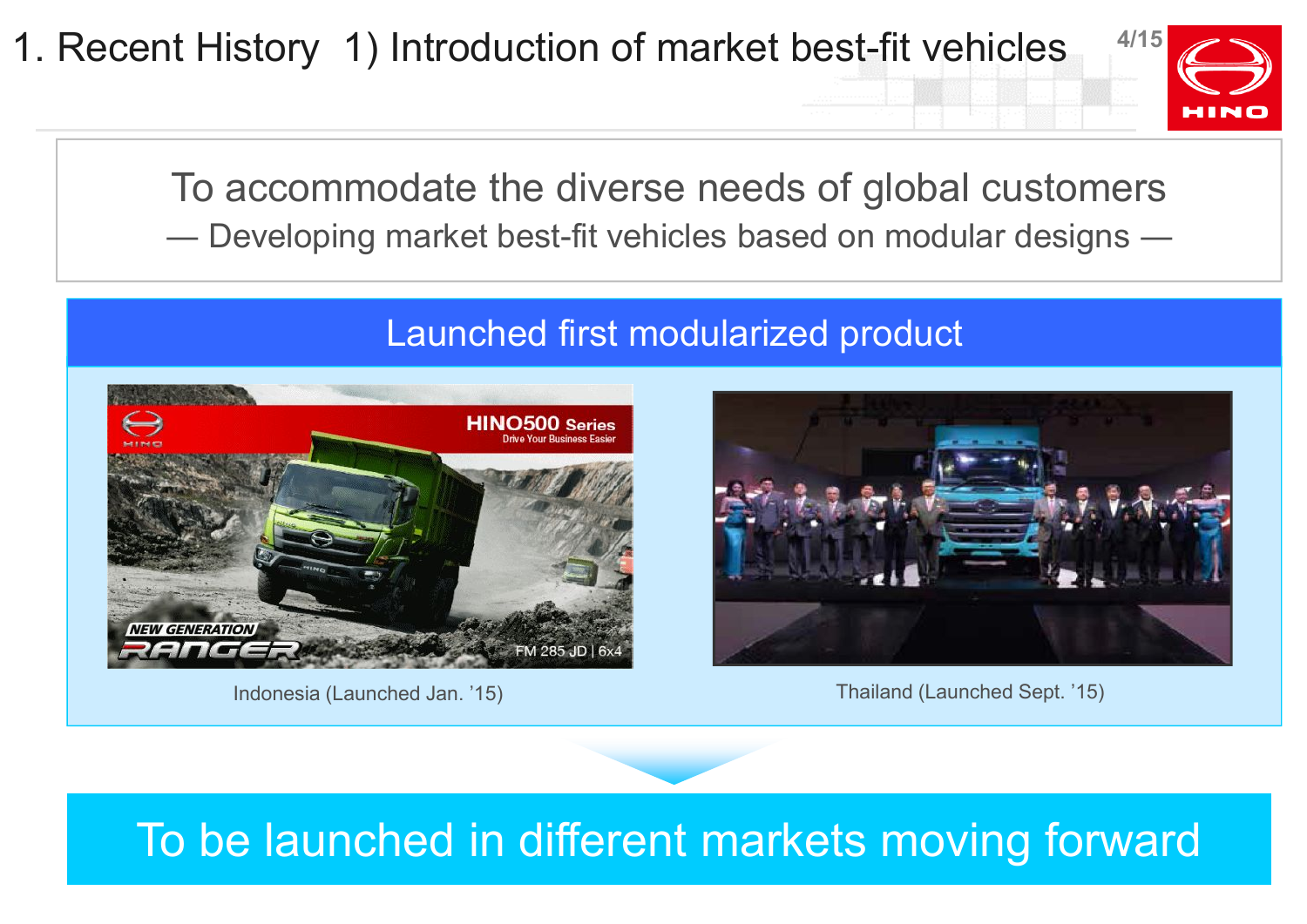**5/15** 1. Recent History 1) Introduction of market best-fit vehicles



To accommodate the diverse needs of global customers ― Optimization of our production and supply structure ―

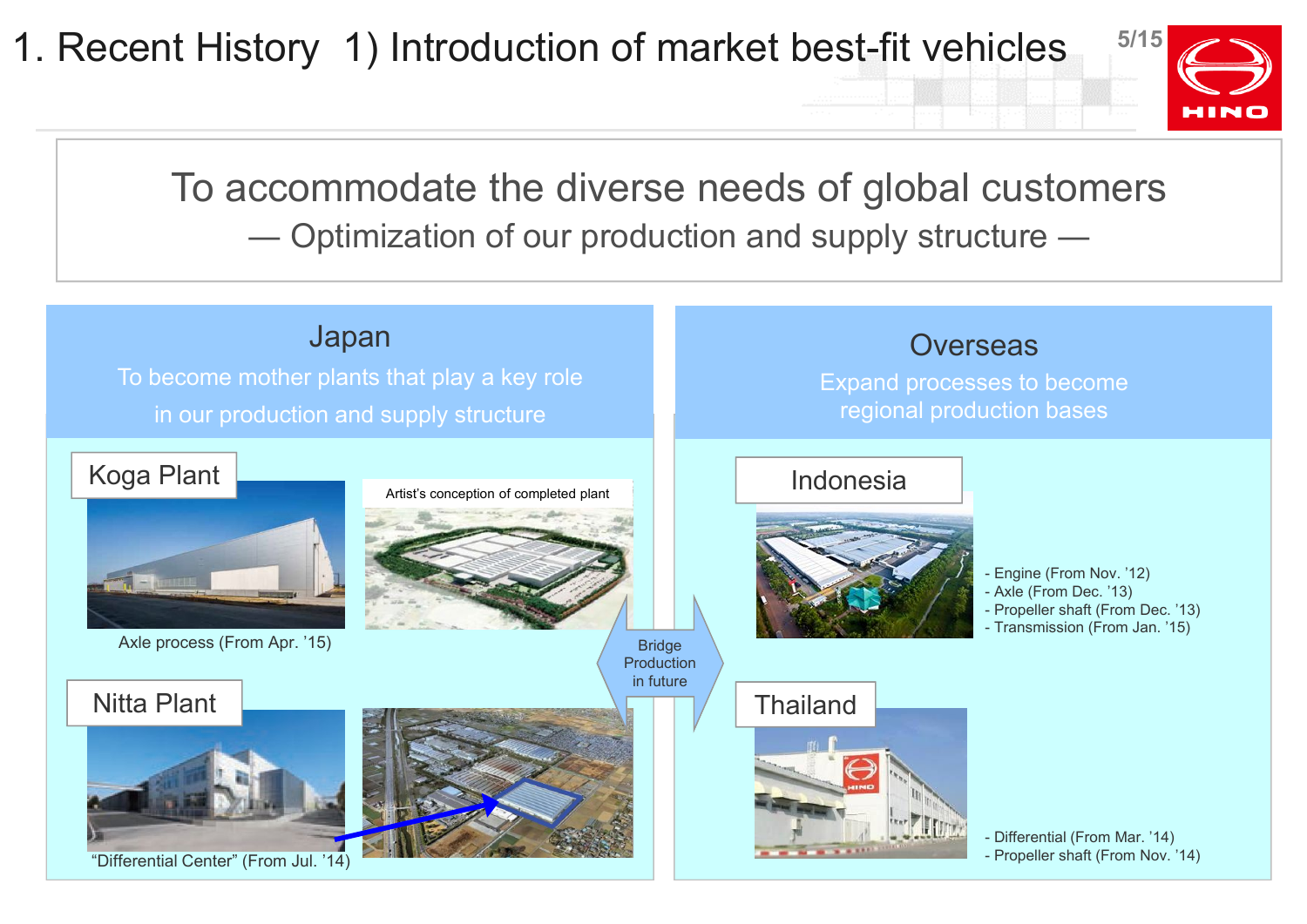**6/15**

To ensure that our customers will recognize us as a "true business partner"

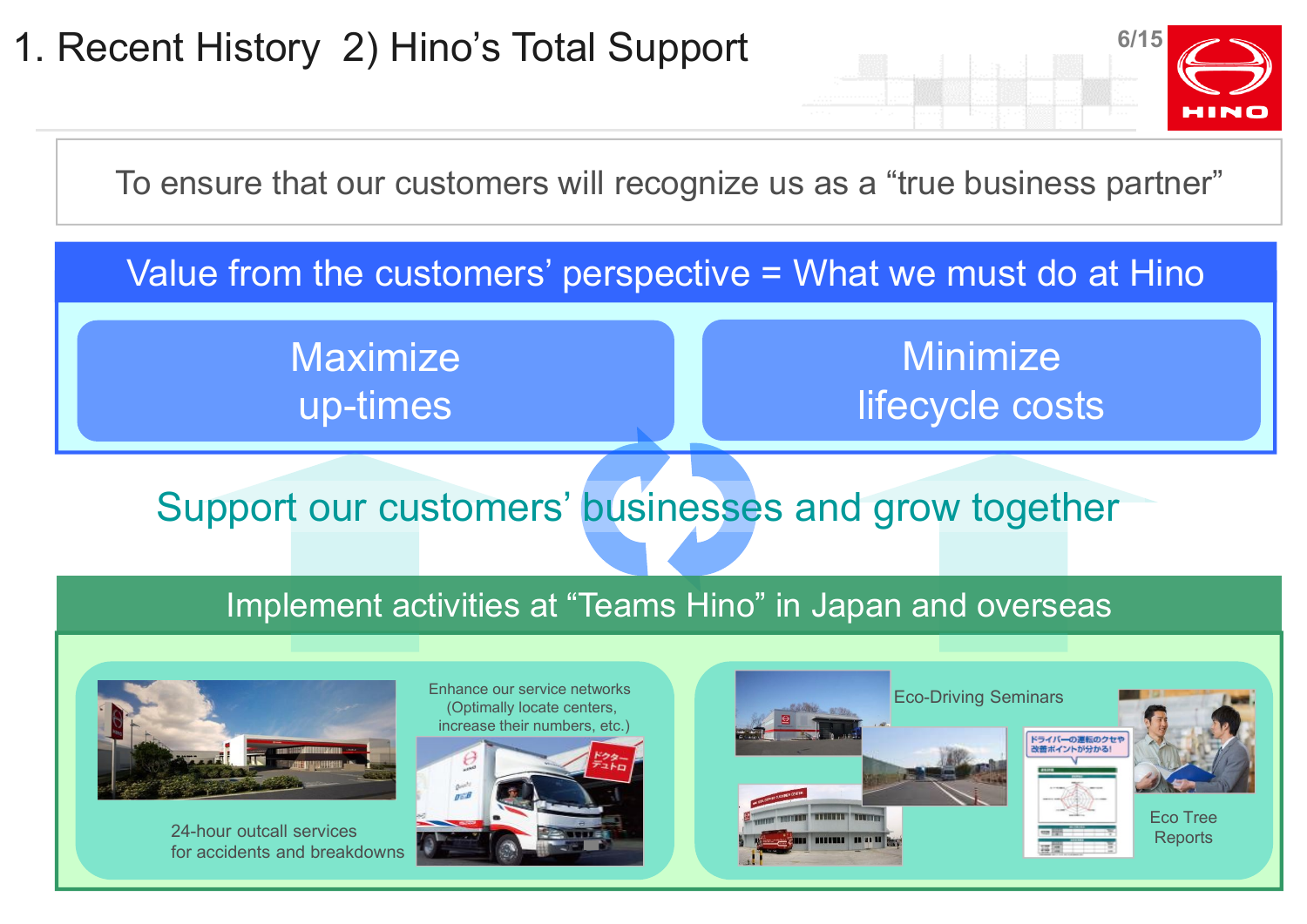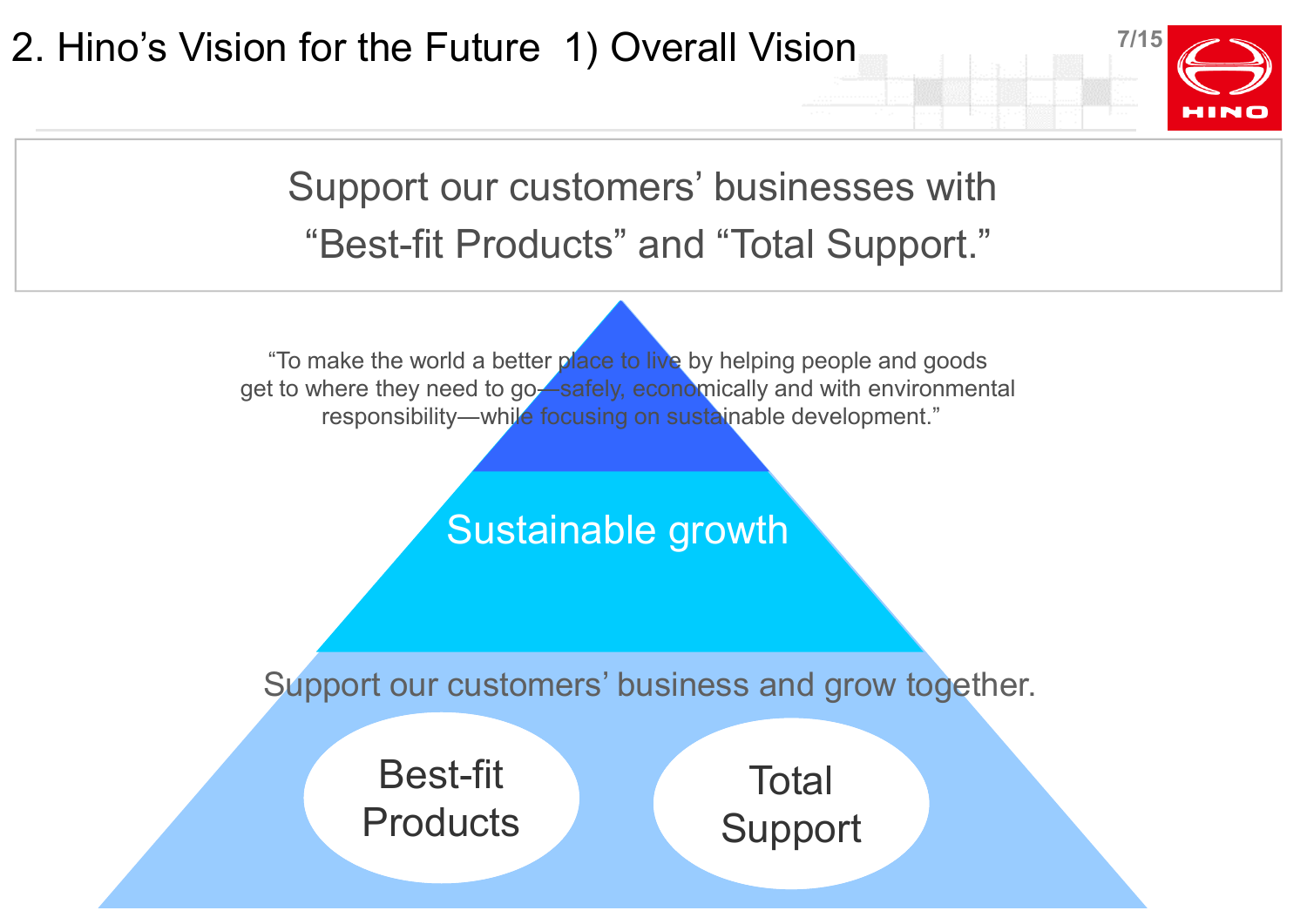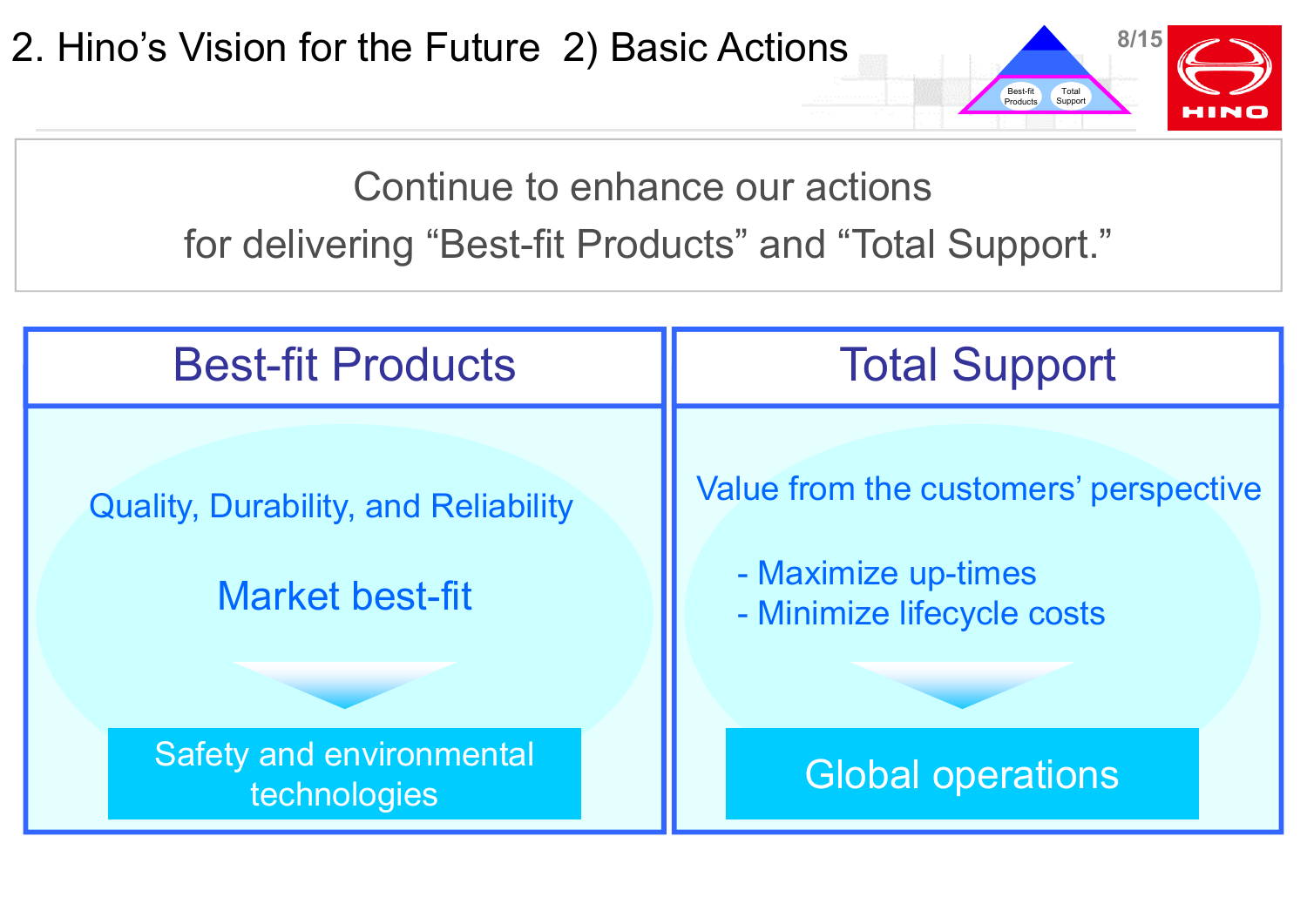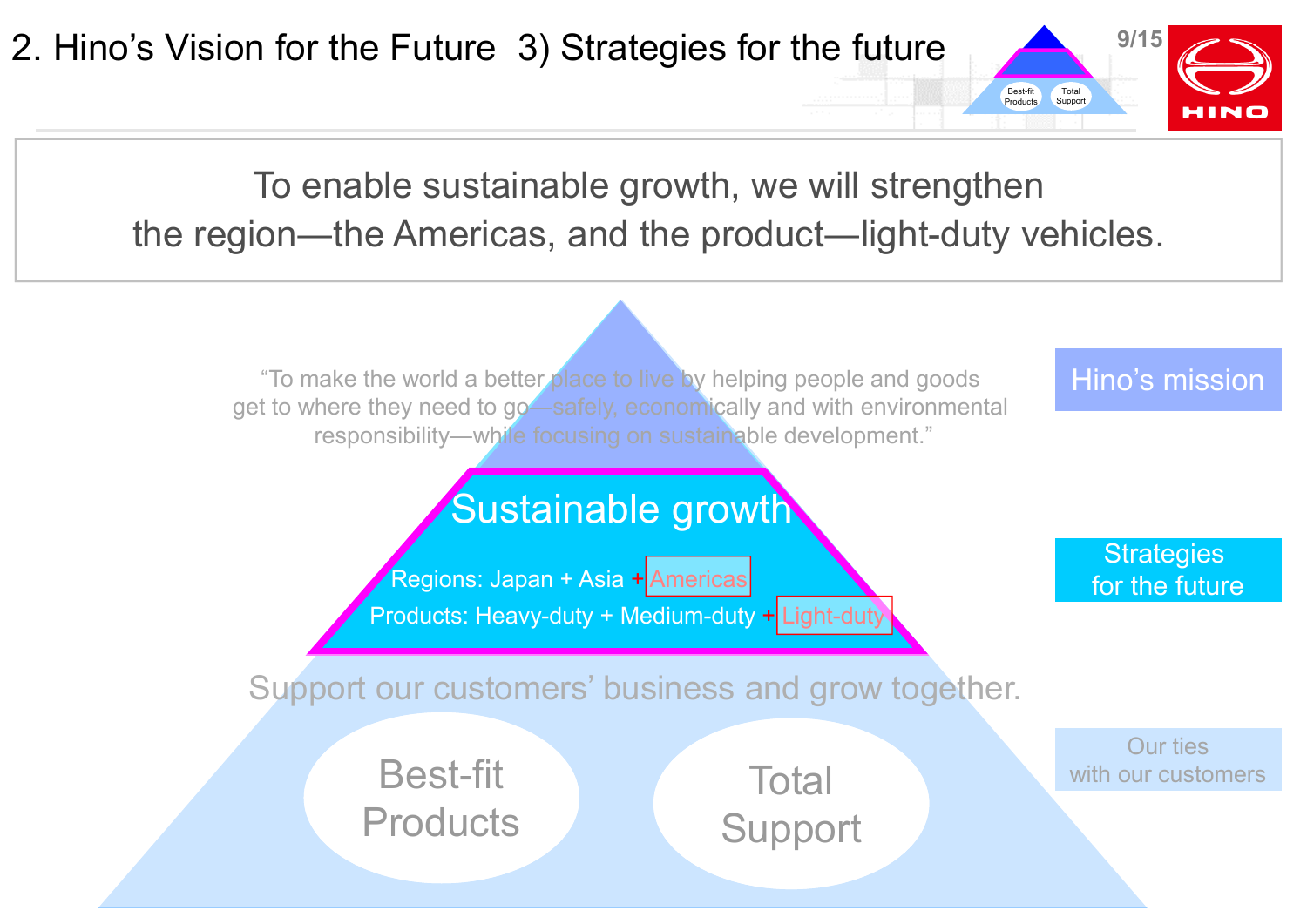2. Hino's Vision for the Future 3) Strategies for the future [1] Region: Strengthen operations in the Americas



Establish the Americas as our third pillar after Japan and Asia.

Units sold in the last 5 FYs by region (FY '11-'15)



In the process of establishing business foundations through "Best-fit Products" and "Total Support".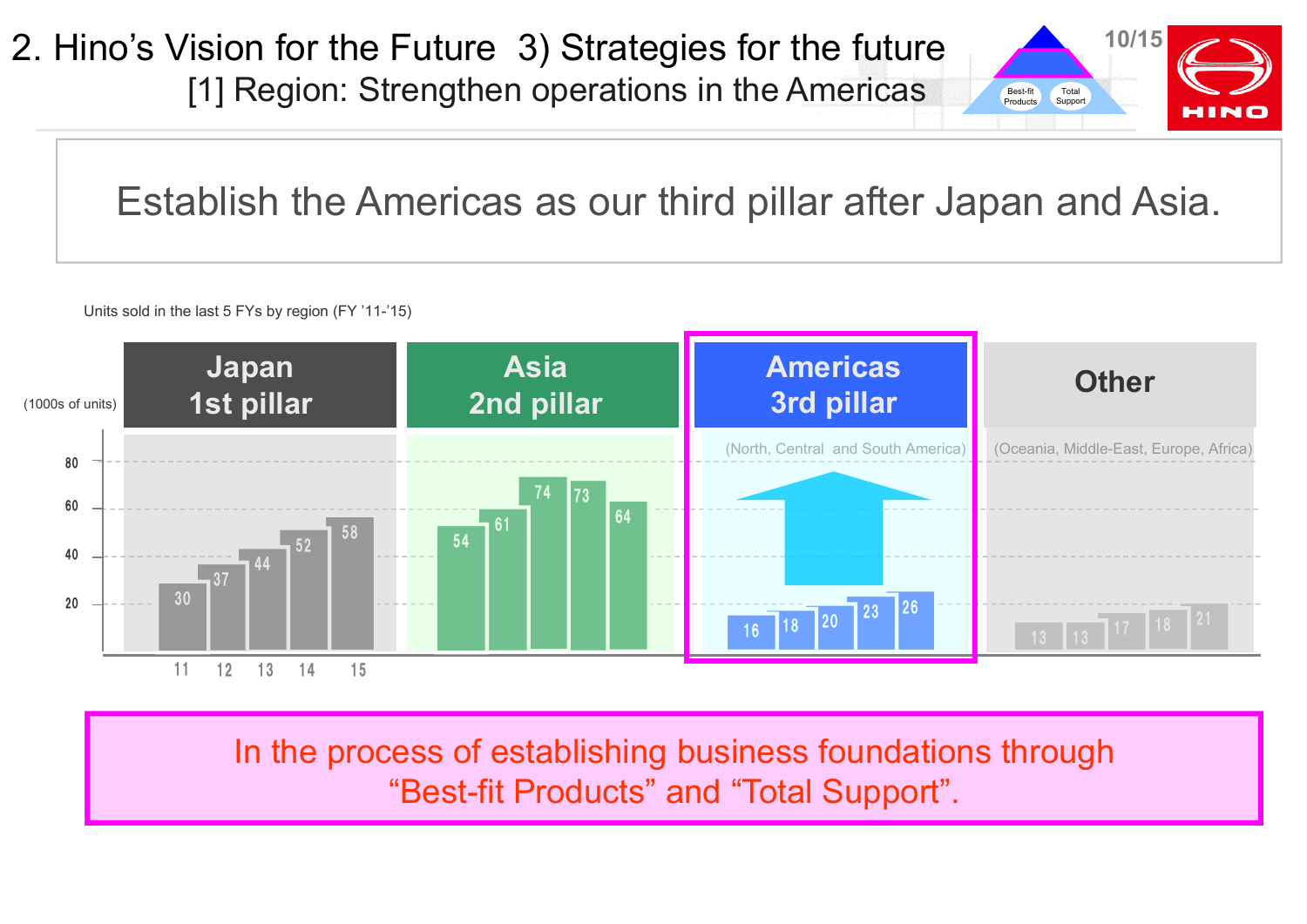2. Hino's Vision for the Future 3) Strategies for the future **11/15**

[1] Region: Strengthen operations in the Americas



Grow Hino into our customers' brand of choice by offering "Best-fit Products" and "Total Support."

### Actions in the Americas



Market best-fit vehicles for the North American market



Service Support Center for Central and South America



Servicing Skill Contest

Eco-Driving Seminars



Best-fit Products

Total Support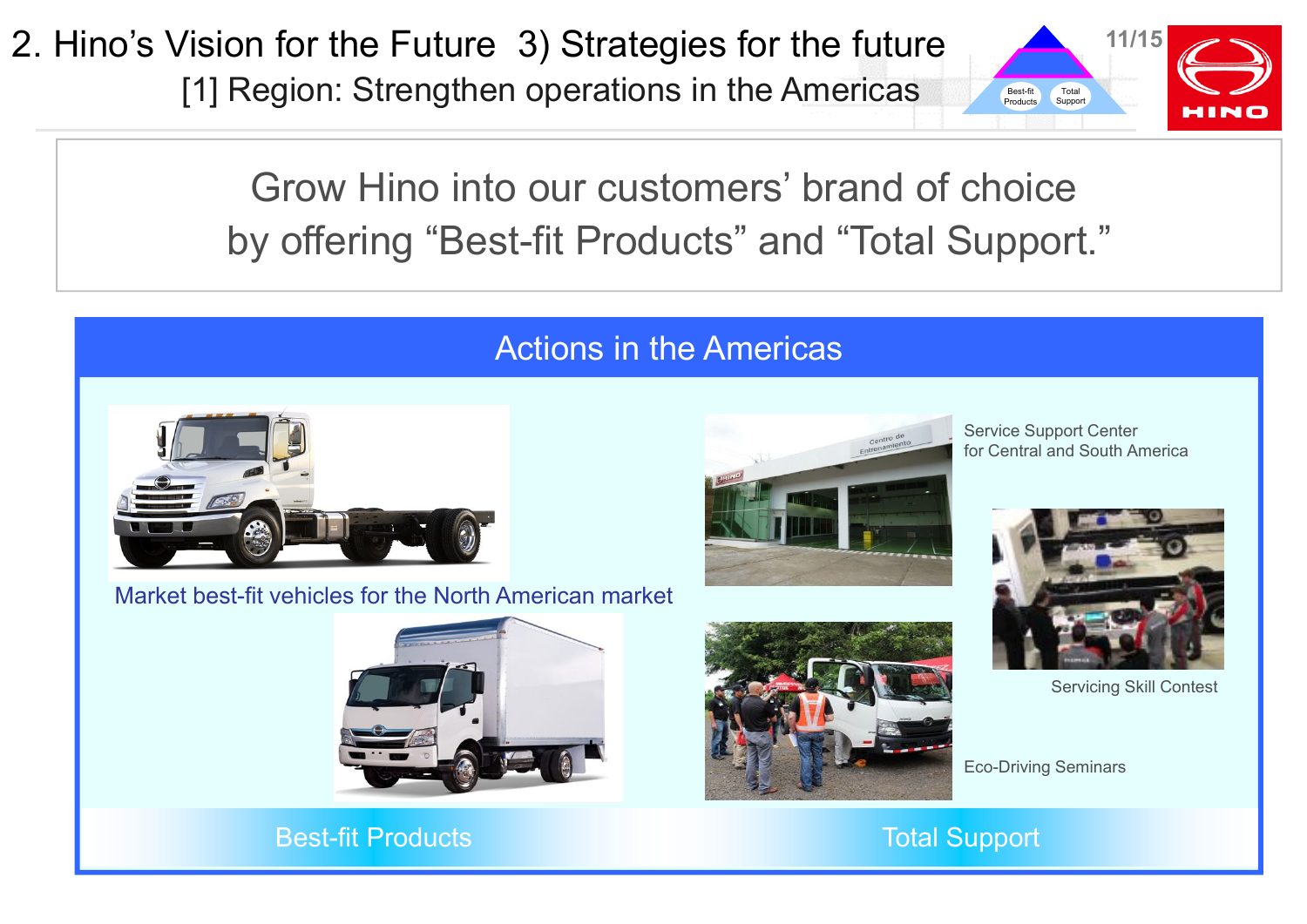2. Hino's Vision for the Future 3) Strategies for the future

[2]Products: Strengthen our light-duty trucks business



# Solid track record of unit sales in Japan and overseas.

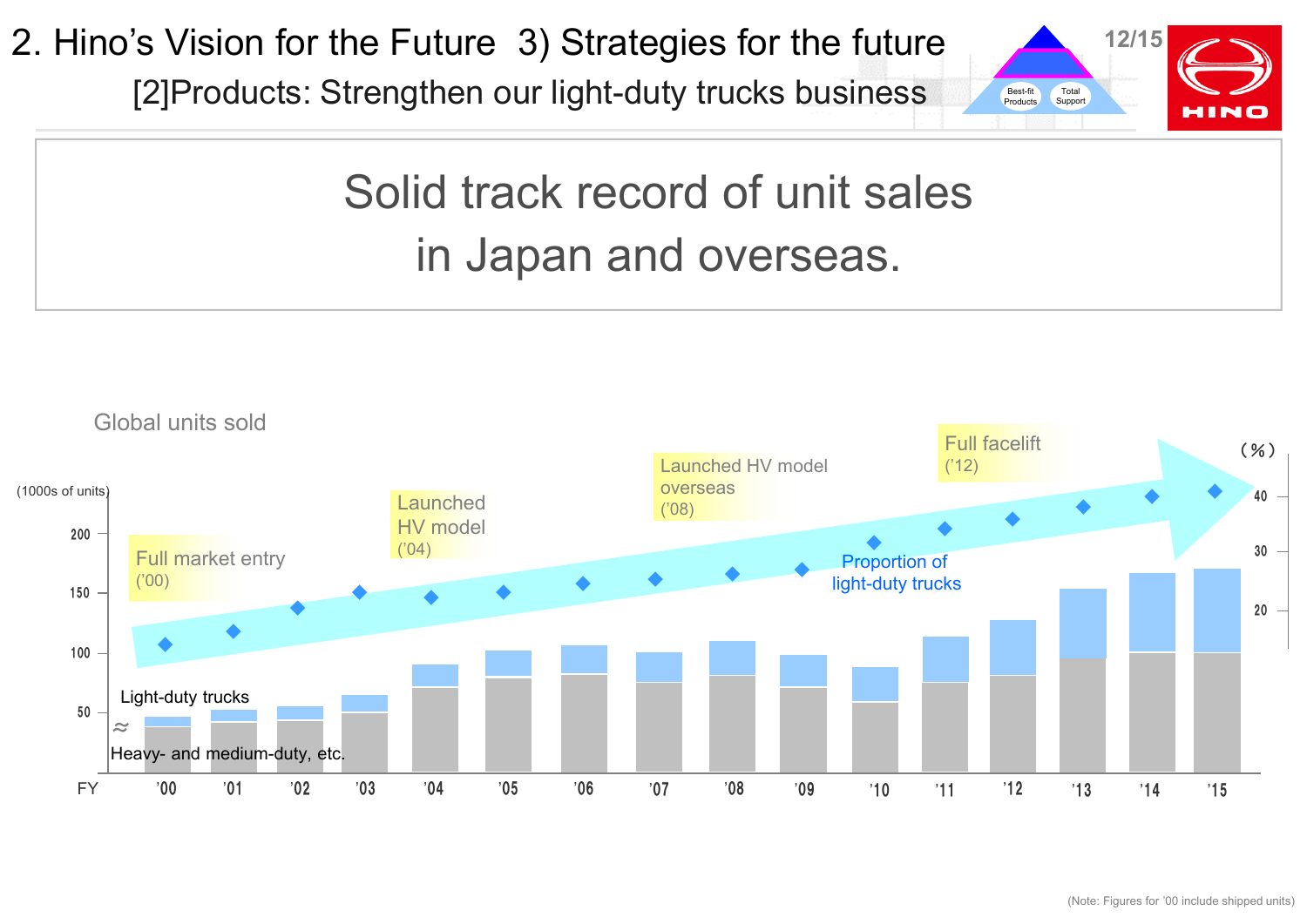2. Hino's Vision for the Future 3) Strategies for the future

[2]Products: Strengthen our light-duty trucks business



(same as left)

# Accelerate our light-duty trucks operations in addition to our heavy- and medium-duty trucks operations.

## Actions taken in the light-duty trucks area



### HINO300 Series



Hybrid model launched in Taiwan in Sept. '14.

Best-fit Products **Total Support** 



We are enhancing our servicing capabilities for light-duty trucks (Established centers specializing in medium- and light-duty trucks, and implemented dedicated lanes)

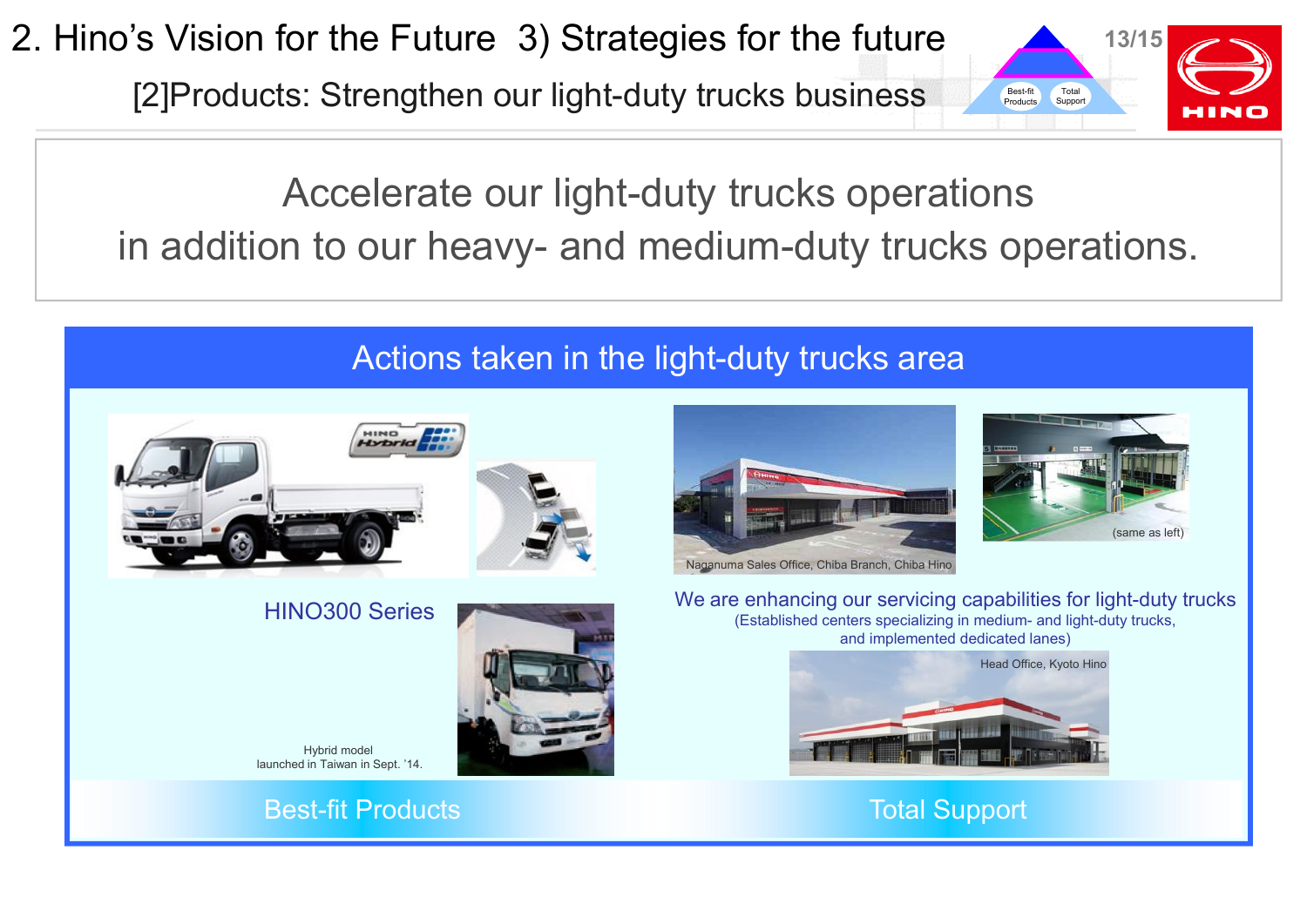**14/15** Achieve operating profit on sales of 8% for the medium term. Reduce effective interest-bearing liabilities to zero at an early date. Improve profitability Improve our financial strength Dividends **Dividends Continue to pay stable dividends** In order to realize sustainable growth ― Be more resilient to changes in the business climate ― 2. Hino's Vision for the Future 4) Corporate perspective To be Multi-axis through "region" and "product". Ensure both high-level investments and financial strength. Important indices and the settlement of the Actions of Actions Specific perspectives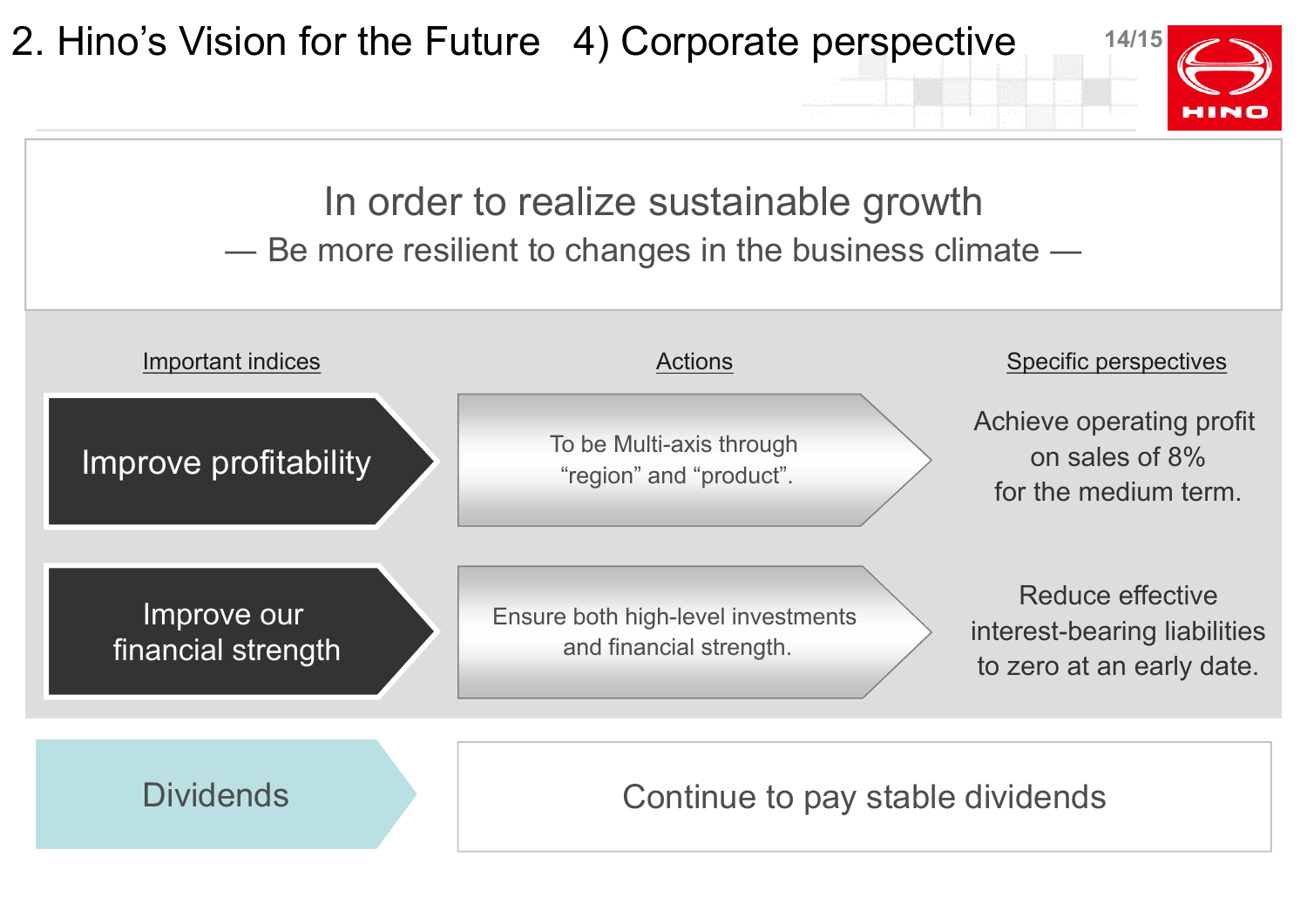**15/15** 3. Summary

 Support our customers' businesses with "Best-fit Products" and "Total Support."  $\triangleright$  We will enhance our operations in the Americas and light-duty trucks operations to achieve sustainable growth.